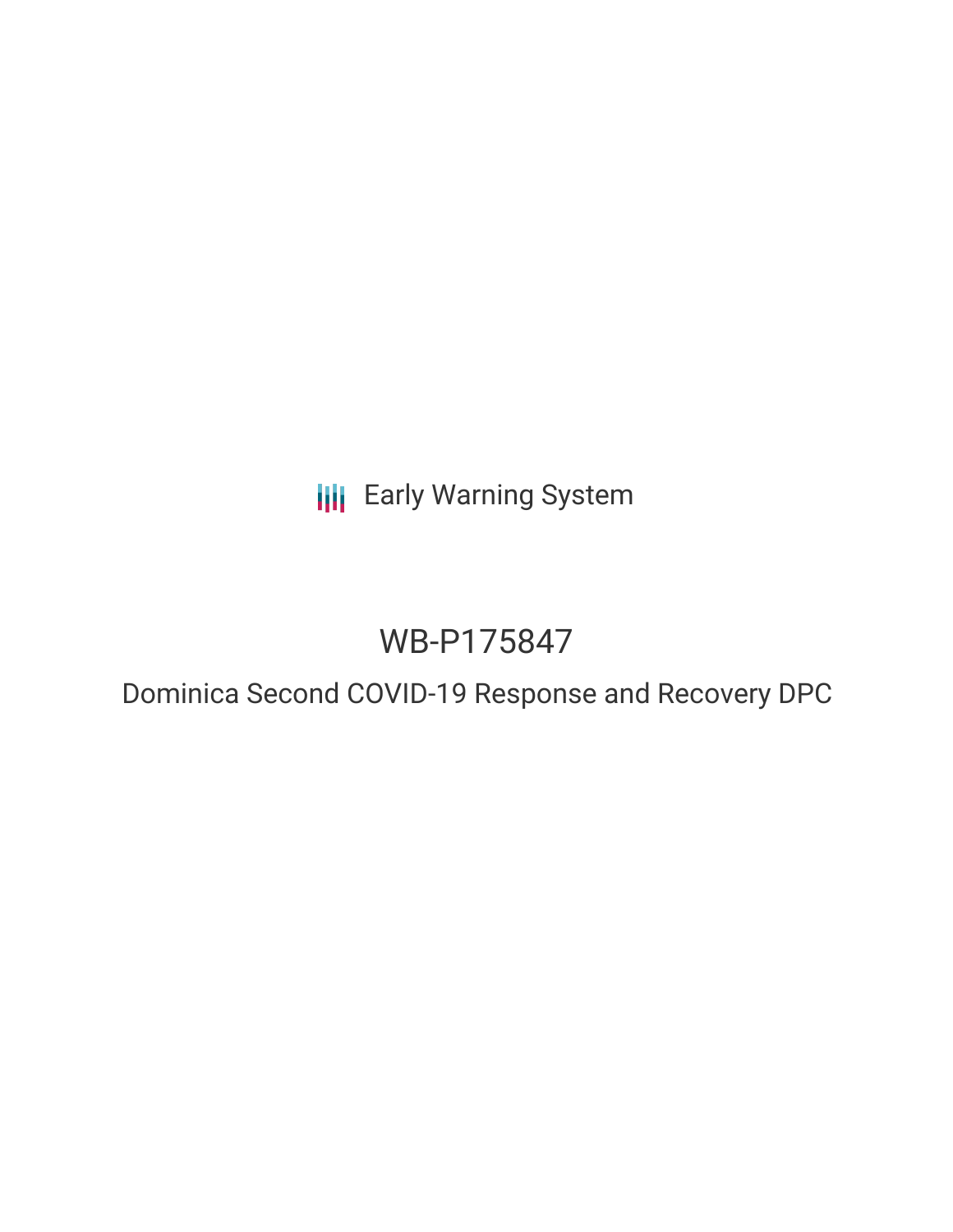

## **Quick Facts**

| <b>Countries</b>               | Dominica               |
|--------------------------------|------------------------|
| <b>Financial Institutions</b>  | World Bank (WB)        |
| <b>Status</b>                  | Pipeline               |
| <b>Bank Risk Rating</b>        | U                      |
| <b>Borrower</b>                | Government of Dominica |
| <b>Sectors</b>                 | Law and Government     |
| <b>Investment Amount (USD)</b> | \$20.00 million        |
| <b>Project Cost (USD)</b>      | \$20.00 million        |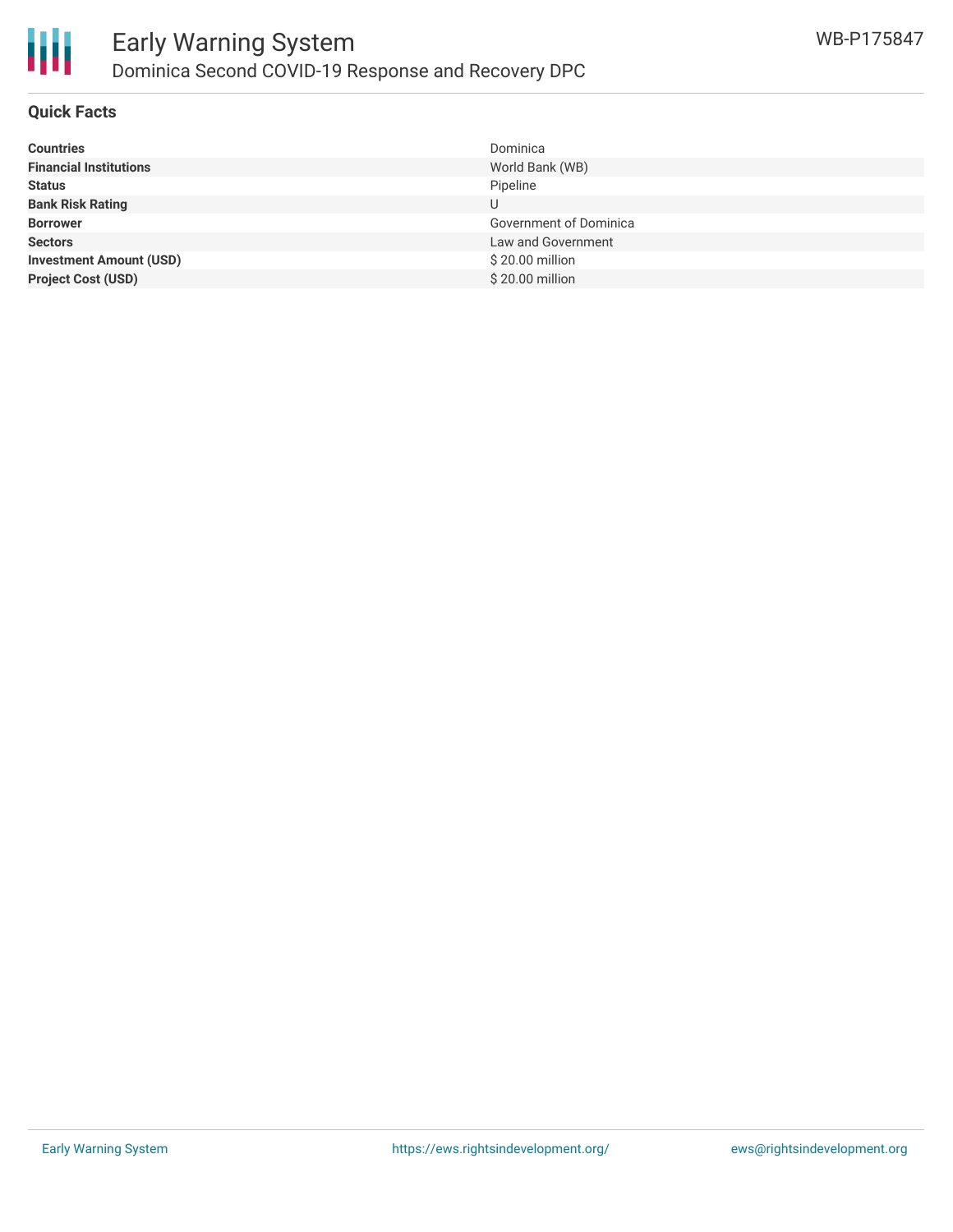



### **Project Description**

The operation seeks to support Dominica in its COVID-19 pandemic response and recovery by: (i) saving lives, protecting livelihoods and preserving jobs; and (ii) strengthening fiscal policies, public financial management and debt transparency for a resilient recovery.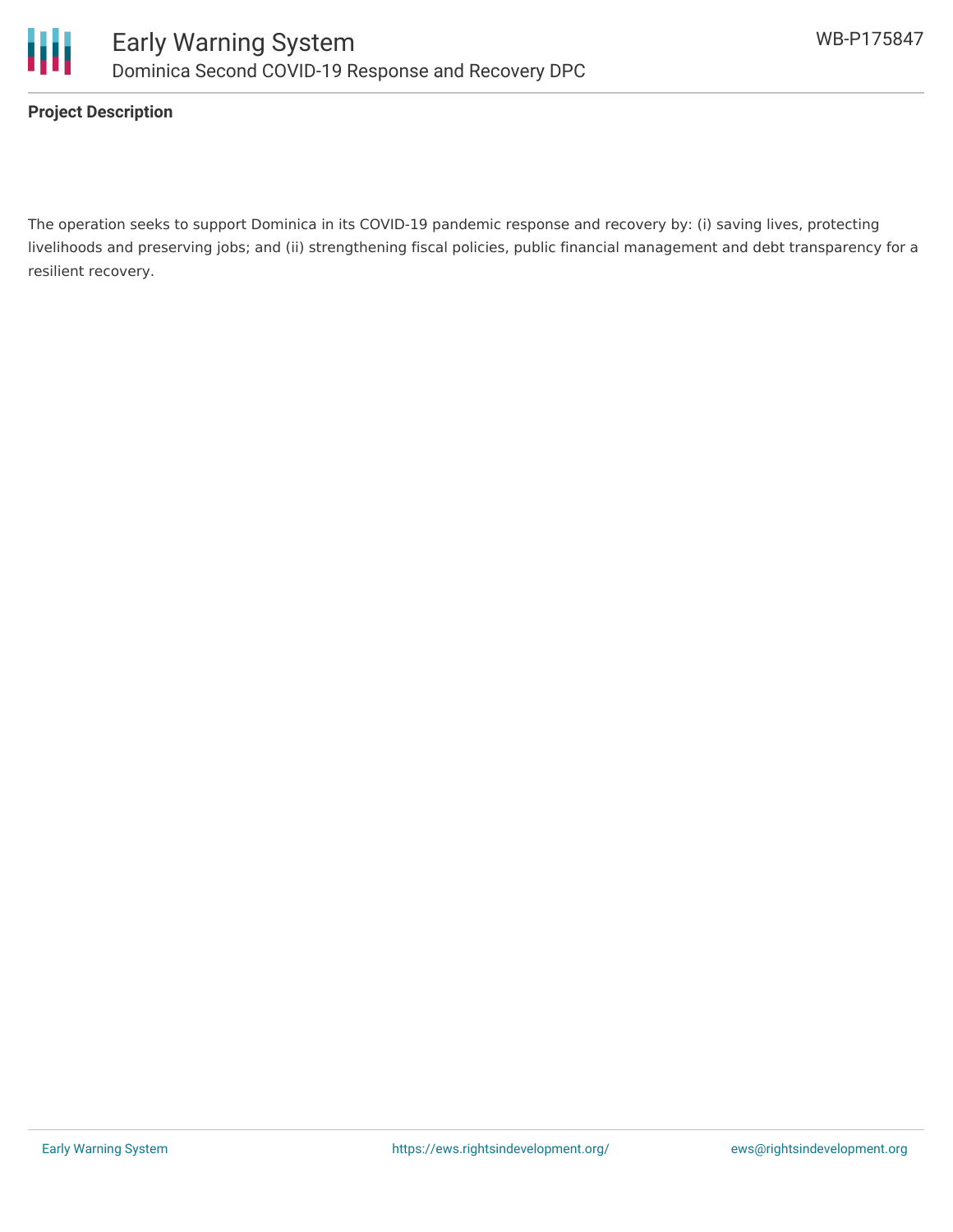

## **Investment Description**

World Bank (WB)

The investment type was not available at the time of the snapshot.